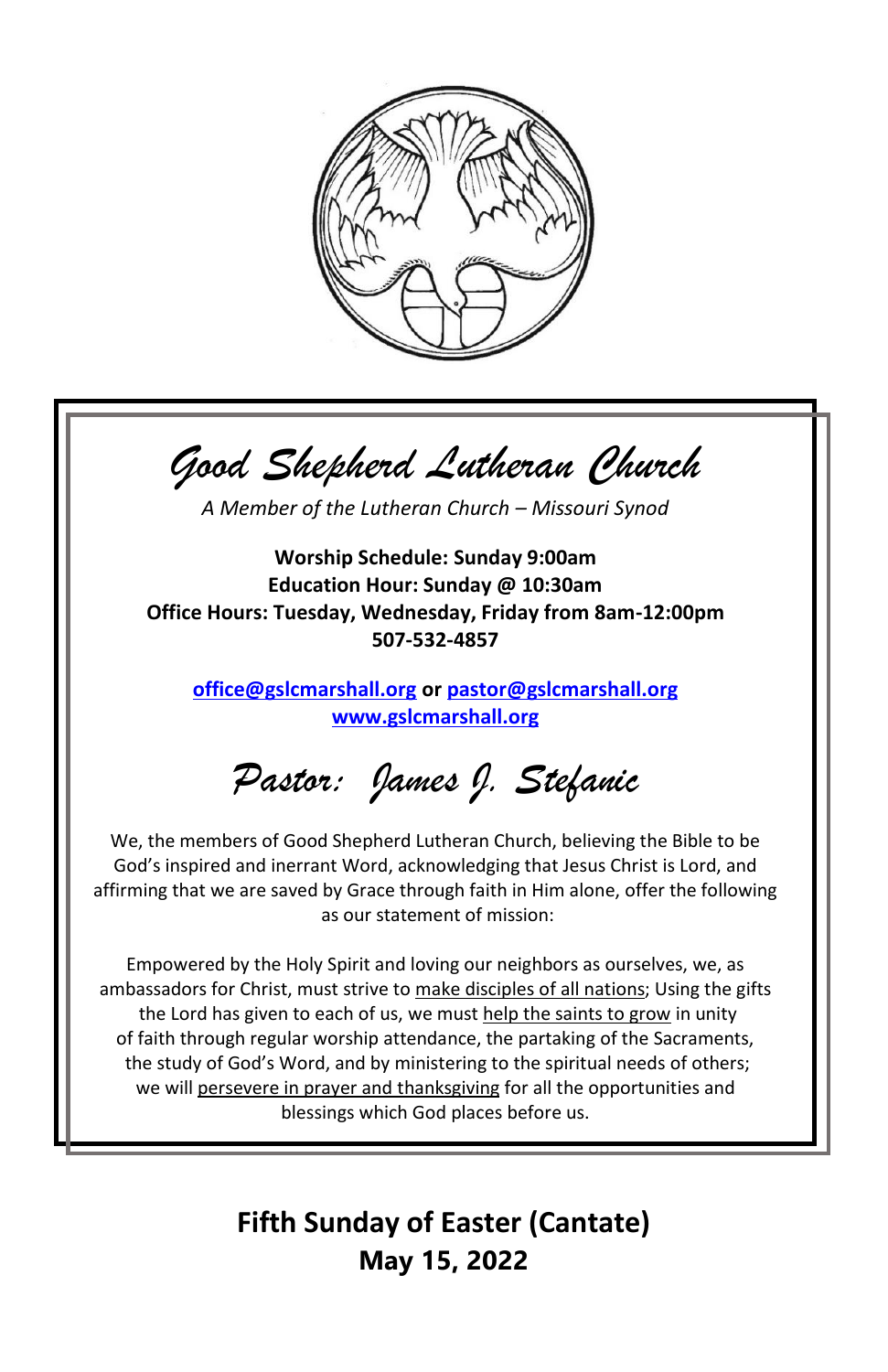# **Opening Versicles** (common)

- $\Box$  This is the day which the Lord has made;
- C **let us rejoice and be glad in it.**
- $\mathbb{L}$  From the rising of the sun to its setting,
- C **the name of the Lord is to be praised.**
- $\Box$  Better is one day in Your courts than a thousand elsewhere;
- C **I would rather be a doorkeeper in the house of my God than dwell in the tents of the wicked.**
- $\Box$  Make me to know Your ways, O Lord.
- C **Teach me Your paths.**
- $\boxed{\mathbf{L}}$  Sanctify us in Your truth.
- C **Your Word is truth.**
- $\mathbb{L}$  From the rising of the sun to its setting,
- C **the name of the Lord is to be praised.**
- C **Glory be to the Father and to the Son and to the Holy Spirit; as it was in the beginning, is now, and will be forever. Amen.**



"Give thanks to the Lord, day: call up-on His name,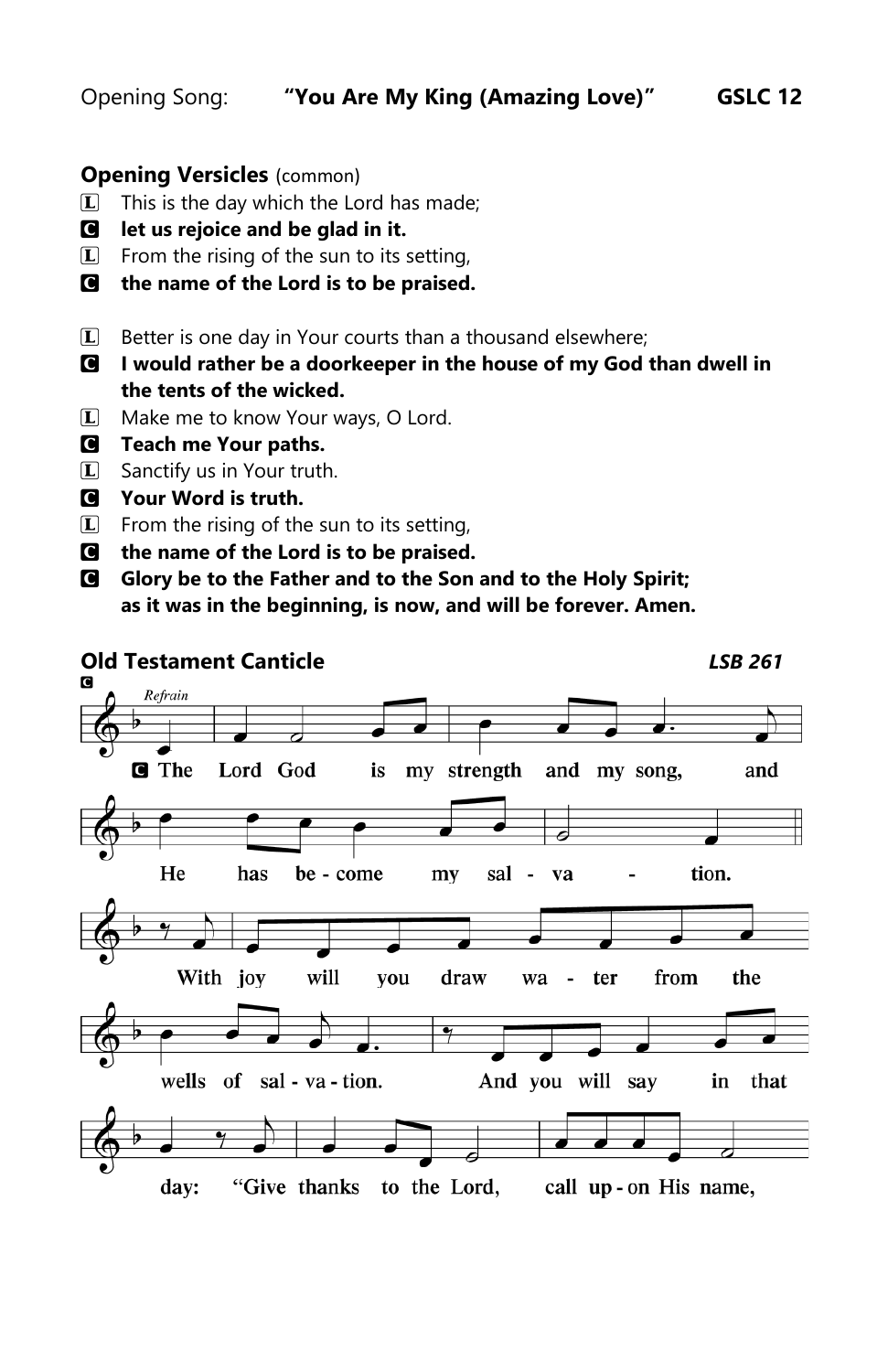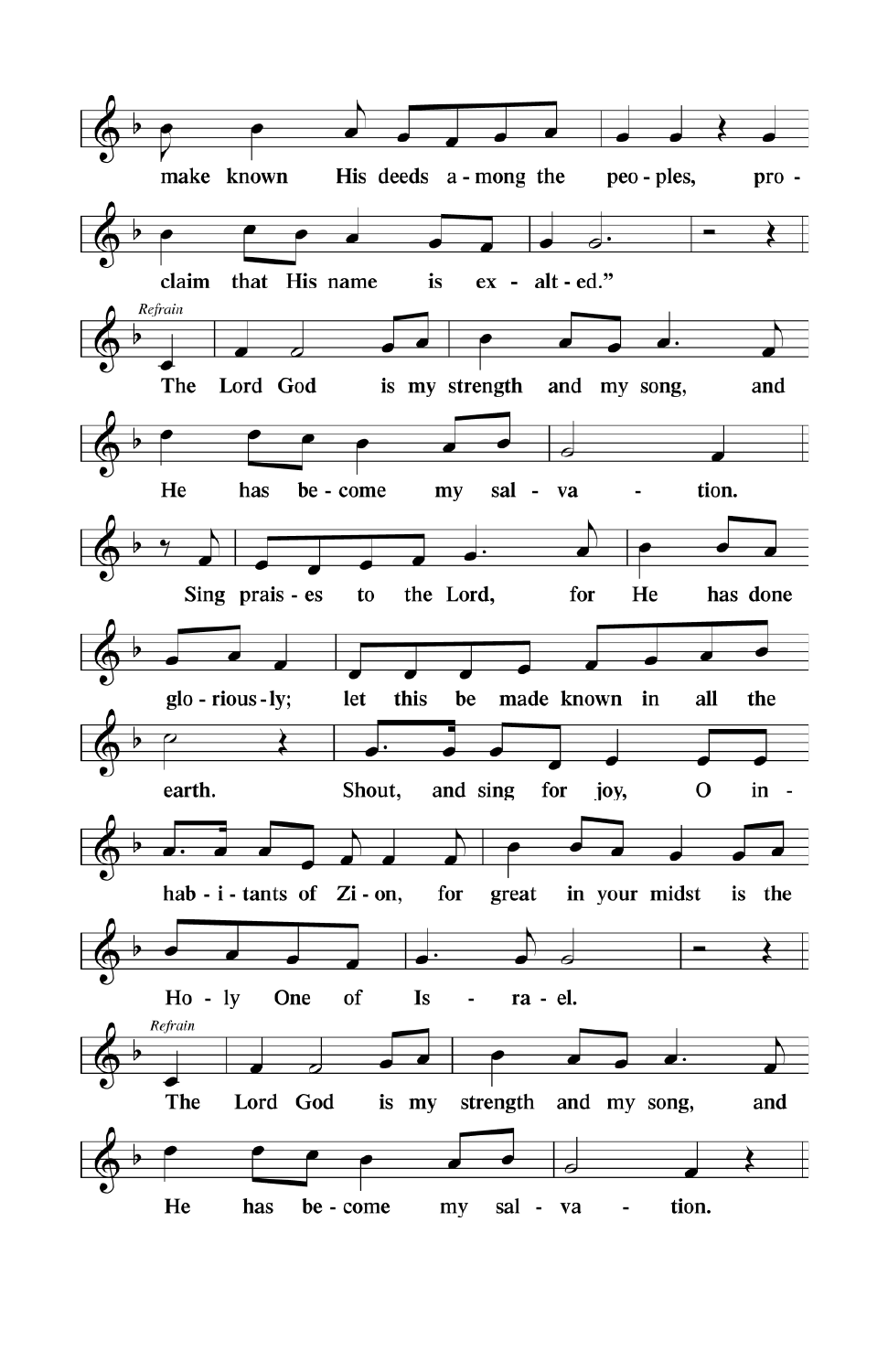

# **Children's Message**

# **Readings from Holy Scripture**

Old Testament: **Isaiah 12:1-6**

# **Psalm 66:1–8; antiphon: v. 5**

<sup>5</sup>Come and see what God has done: he is awesome in his deeds toward the children of man. <sup>1</sup>Shout for joy to God, all the earth; <sup>2</sup> sing the glory of his name; give to him glorious praise! **<sup>3</sup>Say to God, "How awesome are your deeds! So great is your power that your enemies come cringing to you.** <sup>4</sup>All the earth worships you

and sings praises to you; they sing praises to your name."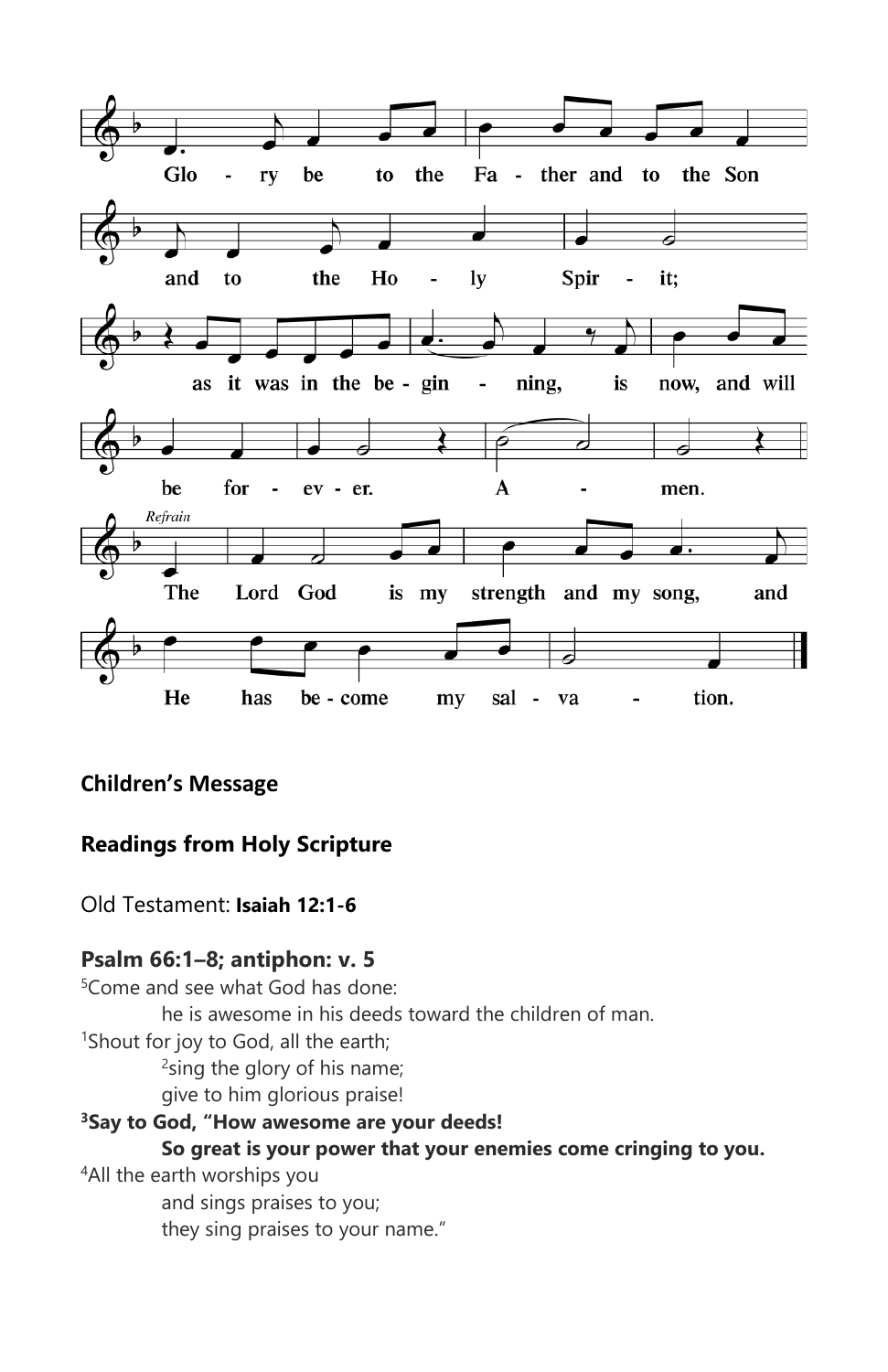**<sup>5</sup>Come and see what God has done: he is awesome in his deeds toward the children of man.**  $6$ He turned the sea into dry land: they passed through the river on foot. **There did we rejoice in him, <sup>7</sup>who rules by his might forever,** whose eyes keep watch on the nations let not the rebellious exalt themselves. **<sup>8</sup>Bless our God, O peoples; let the sound of his praise be heard, Glory be to the Father and | to the Son\* and to the Holy | Spirit; as it was in the be- | ginning,\* is now, and will be forever. | Amen.**  <sup>5</sup>Come and see what God has done: he is awesome in his deeds toward the children of man.

Epistle Reading: **James 1:16-21**

Holy Gospel: **John 16:5-15**

# **Responsory** (common)

- $\mathbb{L}$  Forever, O Lord, Your Word is firmly set in the heavens.
- C **Lord, I love the habitation of Your house and the place where Your glory dwells.**
- $\Box$  Blessed are those who hear the Word of God and keep it.
- C **Lord, I love the habitation of Your house and the place where Your glory dwells.**
- $\Box$  Glory be to the Father and to the Son and to the Holy Spirit.
- C **Lord, I love the habitation of Your house and the place where Your glory dwells.**

# **Ten Commandments**

- C **You shall have no other gods.**
	- **You shall not misuse the name of the Lord your God.**

**Remember the Sabbath day by keeping it holy.**

**Honor your father and your mother.**

- **You shall not murder.**
- **You shall not commit adultery.**
- **You shall not steal.**

**You shall not give false testimony against your neighbor.**

**You shall not covet your neighbor's house.**

**You shall not covet your neighbor's wife, or his manservant or**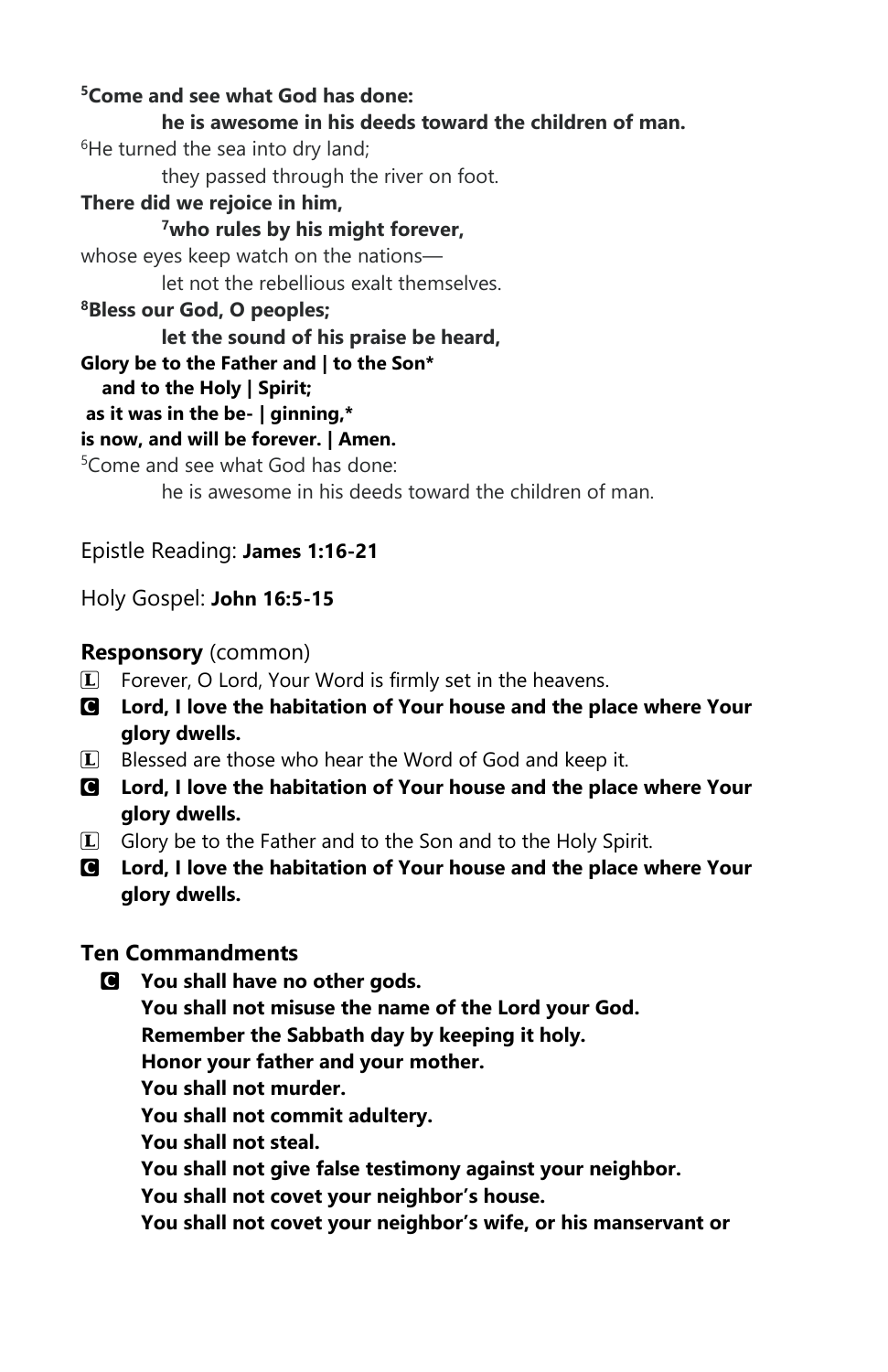## **Apostles' Creed**

C **I believe in God, the Father Almighty, maker of heaven and earth.**

**And in Jesus Christ, His only Son, our Lord, who was conceived by the Holy Spirit, born of the virgin Mary, suffered under Pontius Pilate, was crucified, died and was buried. He descended into hell. The third day He rose again from the dead. He ascended into heaven and sits at the right hand of God the Father Almighty. From thence He will come to judge the living and the dead. I believe in the Holy Spirit, the holy Christian Church, the communion of saints, the forgiveness of sins,**

 **the resurrection of the body, and the life** T **everlasting. Amen.**

## **Lord's Prayer**

C **Our Father who art in heaven,**

 **hallowed be Thy name,**

 **Thy kingdom come,**

 **Thy will be done on earth as it is in heaven;**

 **give us this day our daily bread;**

 **and forgive us our trespasses as we forgive those who trespass against us;**

 **and lead us not into temptation,**

 **but deliver us from evil.**

**For Thine is the kingdom and the power and the glory forever and ever. Amen.**

## **Confession**

## *Which are these?*

Consider you place in life according to the Ten Commandments: are you a father, mother, son, daughter, husband, wife, or worker? Have you been disobedient, unfaithful, or lazy? Have you been hot-tempered, rude, or quarrelsome? Have you hurt someone by your words or deeds? Have you stolen, been negligent, wasted anything, or done any harm?

# **Sermon: "God Will Guide Us to the Truth"**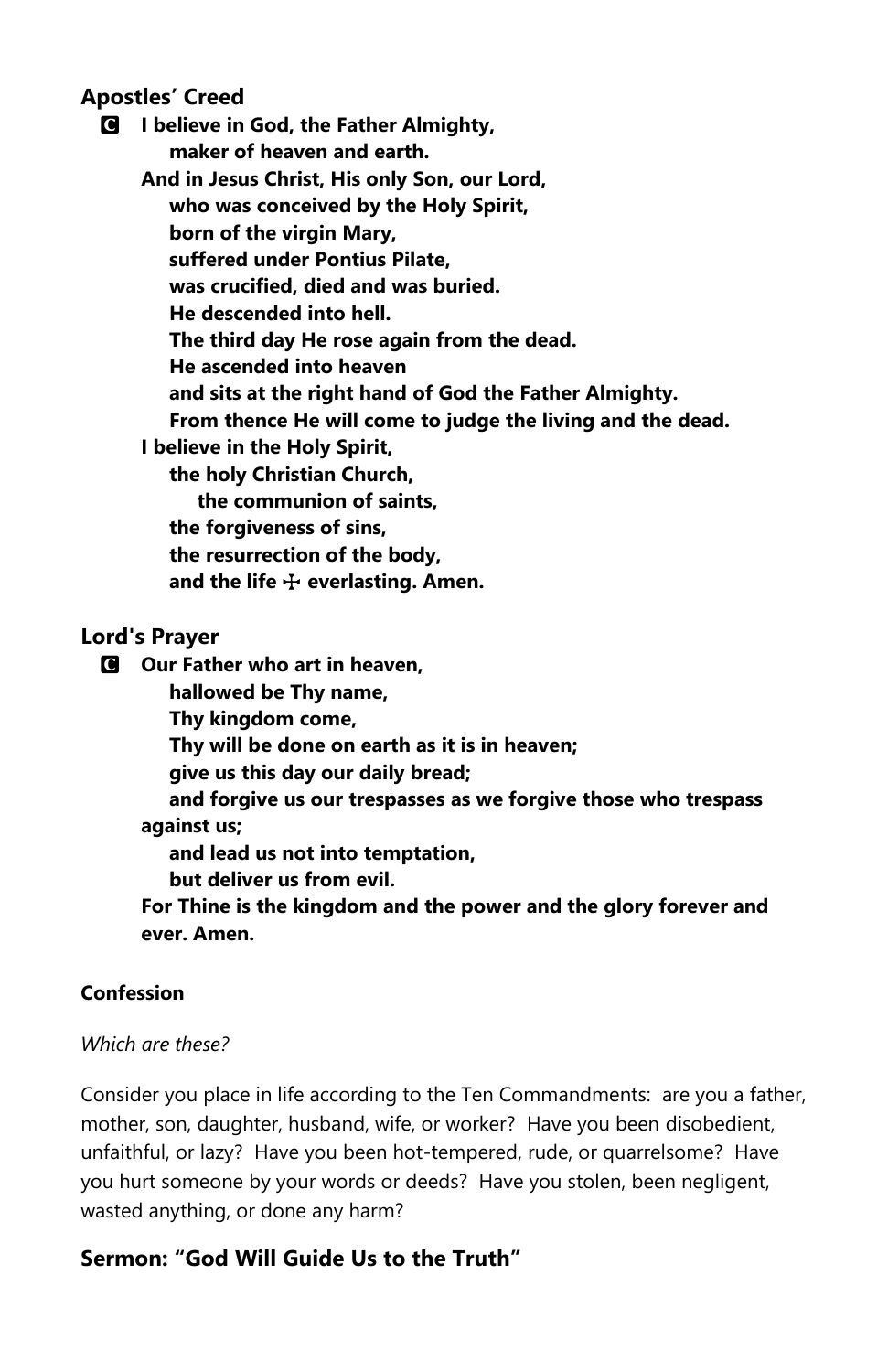Sermon Hymn: **"Dear Christians, One and All, Rejoice LSB# 556**

# **Prayer** *LSB 265*

- $\Box$  In peace let us pray to the Lord:
- C **Lord, have mercy.**
- $\mathbb{L}$  For the gift of divine peace and of pardon, with all our heart and with all our mind, let us pray to the Lord:
- C **Lord, have mercy.**
- **L** For the holy Christian Church, here and scattered throughout the world, and for the proclamation of the Gospel and the calling of all to faith, let us pray to the Lord:

# C **Lord, have mercy.**

**L** For this nation, for our cities and communities, and for the common welfare of us all, let us pray to the Lord:

# C **Lord, have mercy.**

 $I$  For seasonable weather and for the fruitfulness of the earth, let us pray to the Lord:

# C **Lord, have mercy.**

 $\Box$  For those who labor, for those whose work is difficult or dangerous, and for all who travel, let us pray to the Lord:

# C **Lord, have mercy.**

 $I$  For all those in need, for the hungry and homeless, for the widowed and orphaned, and for all those in prison, let us pray to the Lord:

# C **Lord, have mercy.**

- $\Box$  For the sick and dying and for all those who care for them, let us pray to the Lord:
- C **Lord, have mercy.**
- L For . . . *[additional bids for prayer may be inserted here]* . . . let us pray to the Lord:
- C **Lord, have mercy.**
- $L$  Finally, for these and for all our needs of body and soul, let us pray to the Lord:
- C **Lord, have mercy. Christ, have mercy. Lord, have mercy.**

# **Collect of the Day**

L O King of glory, Lord of hosts, uplifted in triumph far above all heavens, leave us not without consolation but send us the Spirit of truth whom You promised from the Father; for You live and reign with Him and the Holy Spirit, one God, now and forever.

# C **Amen.**

# **Collect for the Word**

L Blessed Lord, You have caused all Holy Scriptures to be written for our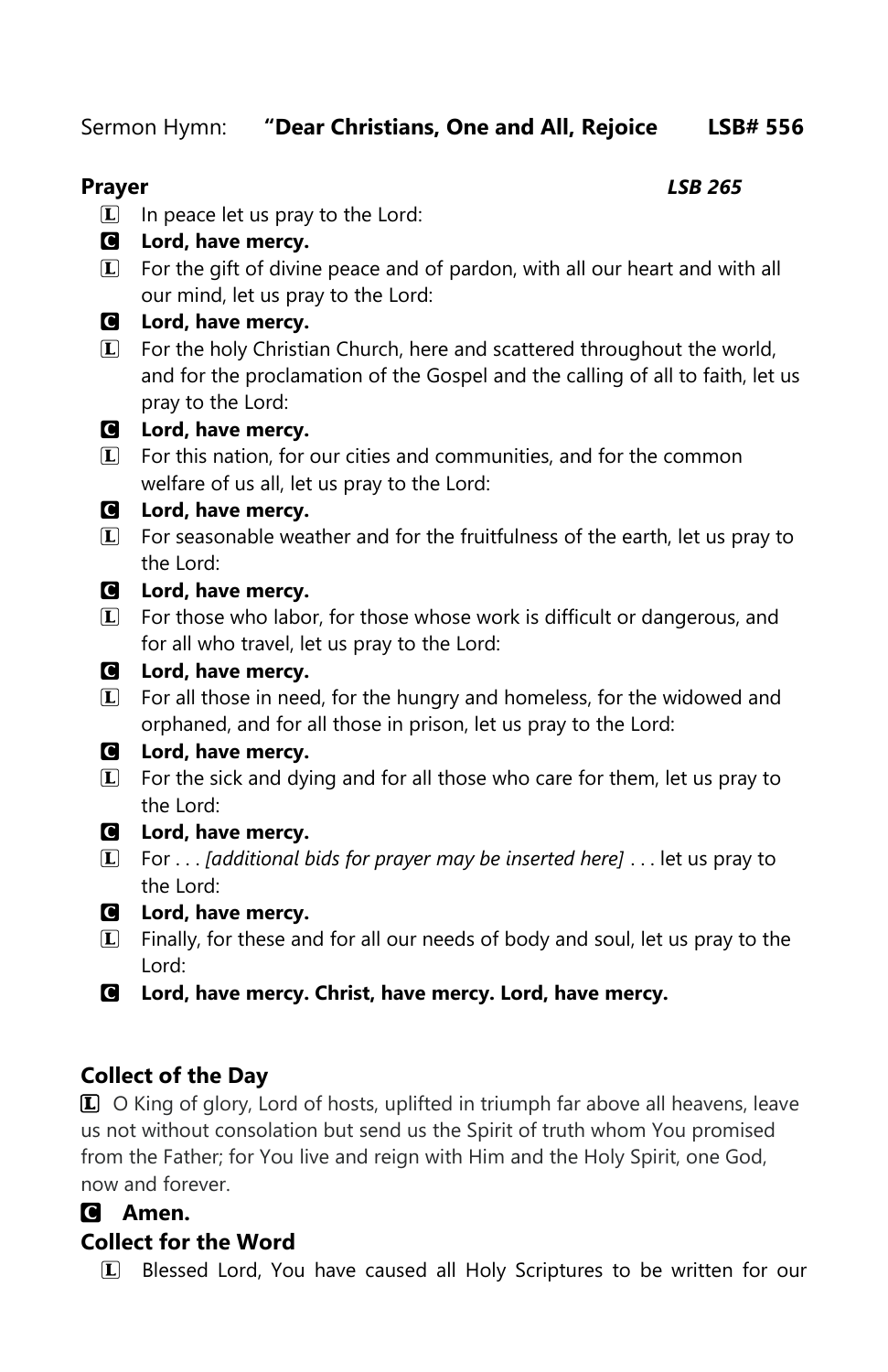learning. Grant that we may so hear them, read, mark, learn, and take them to heart that, by the patience and comfort of Your holy Word, we may embrace and ever hold fast the blessed hope of everlasting life; through Jesus Christ, Your Son, our Lord, who lives and reigns with You and the Holy Spirit, one God, now and forever.



## **Morning Prayer**

C **I thank You, my heavenly Father, through Jesus Christ, Your dear Son, that You have kept me this night from all harm and danger; and I pray that You would keep me this day also from sin and every evil, that all my doings and life may please You. For into Your hands I commend myself, my body and soul, and all things. Let Your holy angel be with me, that the evil foe may have no power over me. Amen.** 

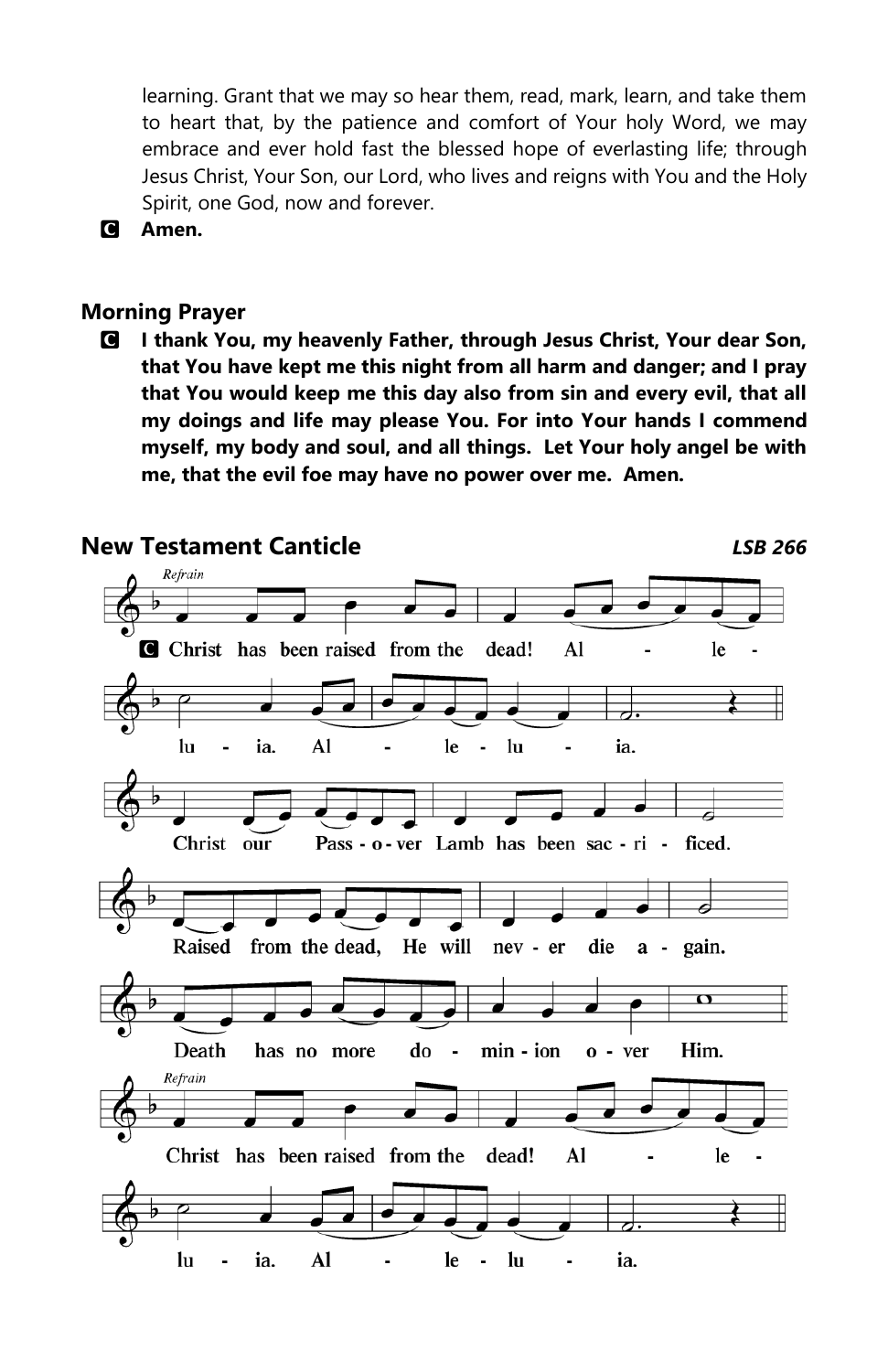

## **Blessing**

- $\Box$  Let us bless the Lord.
- C **Thanks be to God.**
- $\bar{L}$  The almighty and merciful Lord, the Father, the  $\pm$  Son, and the Holy Spirit, bless and preserve you.
- C **Amen.**

# Closing Song: **"Christ Is Risen" GSLC 61**

Acknowledgments

Service of Prayer and Preaching from Lutheran Service Book. Unless otherwise indicated, all scripture quotations are from *The Holy Bible, English Standard Version*, copyright © 2001 by Crossway Bibles, a division of Good News Publishers. Used by permission. All rights reserved. Created by Lutheran Service Builder © 2006 Concordia Publishing House.

Why do we insist on these things when we could just as well preach the same Gospel without crossing ourselves all the time, without holding our hands palm to palm without dressing every day as if we were off to church? Nay, we could do it better, some would allege, for we would not have to contend with controversy over unessential matters; why, these things are lower in rank even than what our dogmatics books would call secondary nonfundamental articles! Surely we could yield here, could we not?

When confessional instincts drive us, we sometimes cannot exactly come up with the answer all at once. After all, there is no false doctrine in not making the sign, or in not praying thus and so, or in dressing in suit and tie for work-a-day pastoral duties.

A Layman's Guide to the Liturgy, Why do we follow liturgical rubrics when some find them offensive? Parag. 2-3, pg. 13.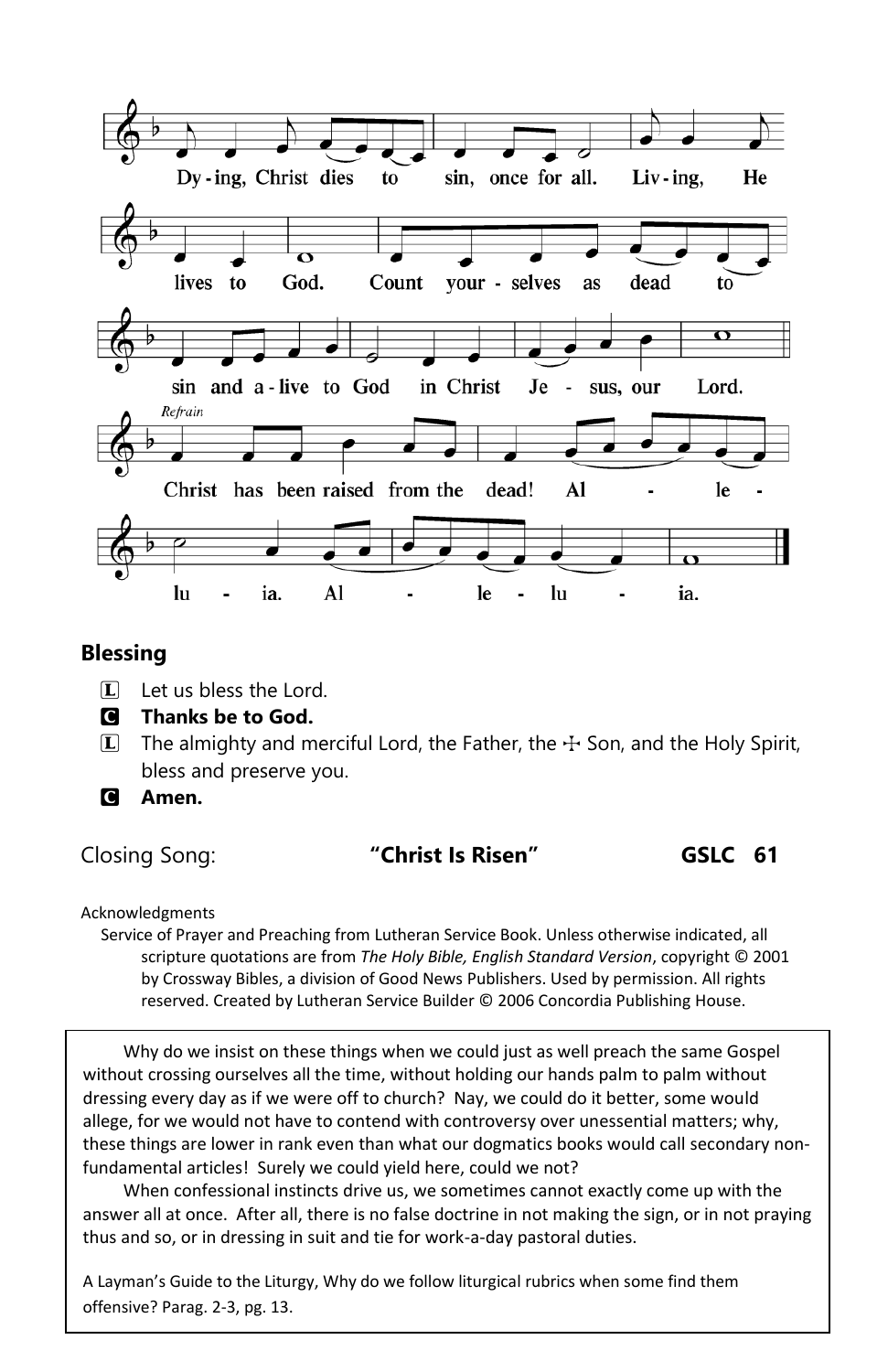## **Those Serving today and next week May 15 & May 22**

## **5/15**

**Music:** Beth Steuck **Elder:** John Gunter **Acolyte:** Carter Manthei **Ushers:** Cory Brockman & Tarin Bingham **Counters:** Kathy Dahl **Servers: N/A**

## **5/22**

**Music:** Praise Band **Elder:** John Gunter **Acolyte:** Carter Manthei **Ushers:** Cory Brockman & Tarin Bingham **Counters:** Kathy Dahl **Servers: N/A**

> **Attendance for Sunday, May 8, 2022** Sunday: NA Communicants: NA

**This Week at Good Shepherd 5/15 – 5/22**

**Sunday**  Service of Prayer & Preaching - PRAISE BAND 10:30am – Educational Hour

## **Monday**

**Tuesday** 7pm – AA Meeting

**Wednesday** 7:30am – Men's Breakfast 5:45pm BOE

**Thursday** 7pm – Ascension Day Divine Service

**Friday**

**Saturday** 7:30am – Men's Breakfast/Book Study 9:15am – Board of Evangelism

> **Sunday**  9am – Divine Service III 10:30am – Educational Hour

Now, the name of God is profaned by us either in words or deeds. (For everything we do on earth may be classified as word or deed, speech or act.) In the first place, then, it is profaned when people preach, teach, and speak in the name of God anything that is false and deceptive, using his name to dress up their lies and make them acceptable; this is the worst desecration and dishonor of the divine name. Likewise, when people grossly misuse the divine name as a cover for their shame, by swearing, cursing, conjuring, etc. In the next place, it is also profaned by an openly evil life and wicked works, when those who are called Christians and God's people are adulterers, drunkards, gluttons, jealous persons, and slanderers. Here again God's name is necessarily being profaned and blasphemed because of us.

Just as it is a shame and a disgrace to an earthly father to have a bad, unruly child who antagonizes him in word and deed, with the result that on his account the father ends up suffering scorn and reproach, so God is dishonored if we who are called by his name and enjoy his manifold blessings fail to teach, speak, and live as upright and heavenly children, with the result that he must hear us called not children of god but children of the devil.

*The Book of Concord* – The Large Catechism, The Lord's Prayer, First Petition, 40-43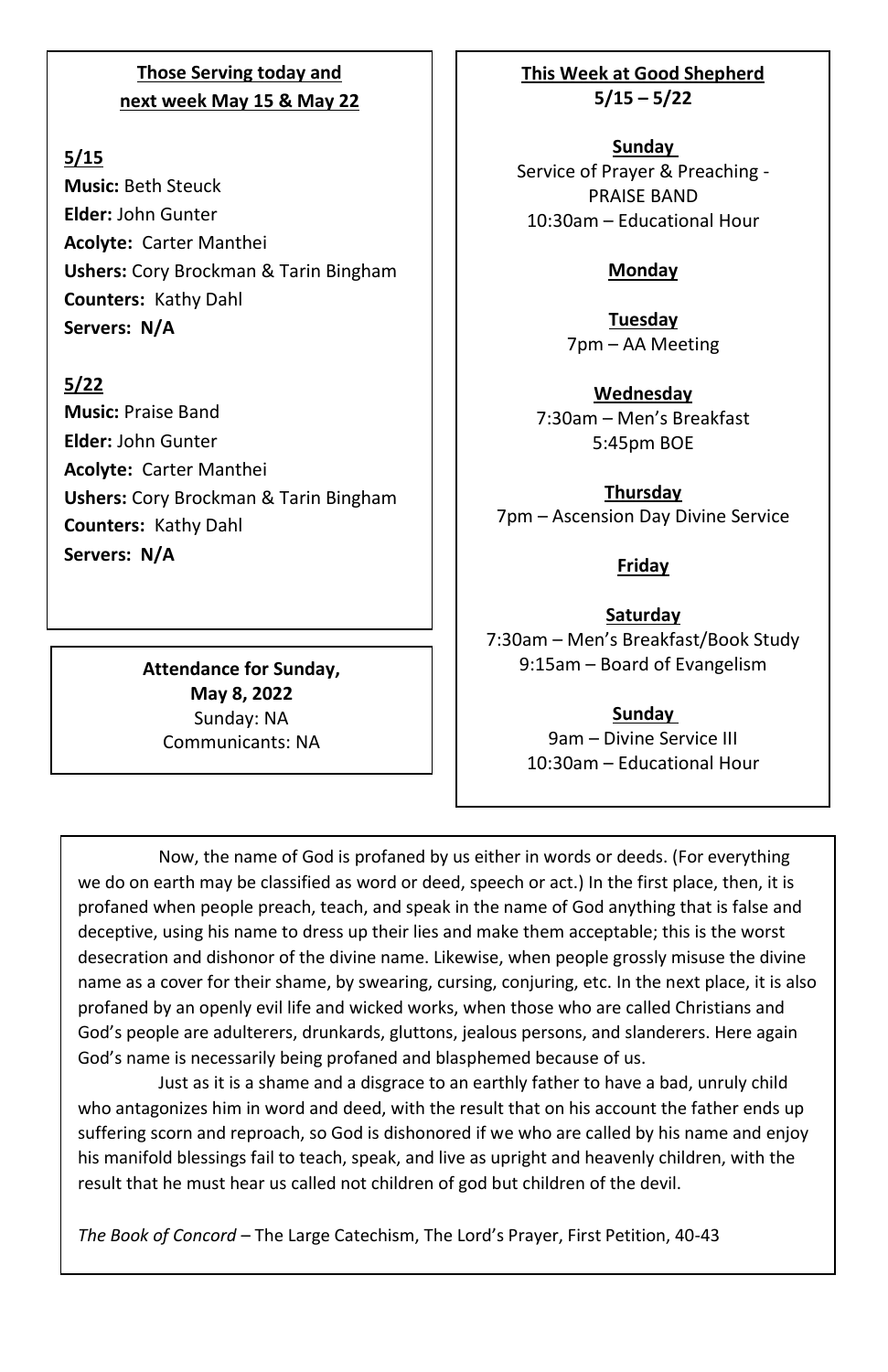## **The Congregation at Prayer**

#### **How to use this bulletin for daily prayer all week long.**

*Reading God's Word and offering up our prayers to God should be part of our daily routine. Below is an outline for a simple daily devotion. Also included is a portion of the Small Catechism for the week and the prayers of our parish.*

Invocation: **In the name of the Father, and of the Son, and of the Holy Spirit. Amen.** Introit: **Bulletin Insert**

Learn by Heart Bible Verses: **Psalm 146:9; 1 Peter 2:12**

•Catechism: **The Sacrament of the Altar** – **Who receives this Sacrament worthily?**

#### Daily Readings:

Sunday: **Lev. 20:1-16, 22-27; Luke 11:37-54** Monday: **Lev. 21:1-24; Luke 12:1-12** Tuesday: **Lev. 23:1-22; Luke 12:13-34** Wednesday: **Lev. 23:23-44; Luke 12:35-53** Thursday: **Lev. 24:1-23,** *Lev. 25:1-55***; Luke 12:54—13:17** Friday: **Lev. 26:1-20; Luke 13:18-35** Saturday: **Lev. 26:21-33, 39-44,** *Num. 1:1—2:34***; Luke 14:1-24**

### Readings for next Sunday: **Num. 21:4-9; 1 Timothy 2:1-6 or James 1:22-27; John 16:23-33**

IN OUR PRAYERS THIS WEEK:

- **Birthdays:** Jessica Brockberg 5/15**;** Carolyn Bayerkohler 5/18; Benjamin Lingl 5/20; Mikaela Serreyn 5/21
- **Anniversaries:** Scott & Pam Bruley 5/20
- **Sickness/Illness/Recovery:** Ben Nelson; Rev. Carl Berner; Anita Johnson, sister of Kathy Brockberg; Marge Meffert, sister-in-law of Mary Meffert; Carol Nienkirk; Joanne Christoffer; Diane, Aunt of Lisa Haen; Jon Gullickson; Lorraine Gullickson; David Sturrock; Floyd Brecheisen, brother of Gay Brockberg; Shirlene Schwab; Ruth Timm; Jon Gerken; Jean Peirce; Esther Schrunk; Karen Geske; Hester, sister of David Sturrock; Tobias Haugen, grandson of Mavis Ochsendorf; Del Determan, friend of the Pratts; Larry Pratt; Joshua Grau, godson of Mary Meffert; Bonnie, mother of Lisa Haen
- **With child:** Sarah Bartz

HYMN OF THE MONTH: **"With High Delight Let Us Unite" LSB #483**

COLLECT **(Bulletin Insert)**

NICENE CREED

LORD'S PRAYER

BLESSING: **The almighty and most merciful God, Father, Son, and Holy Spirit, bless and preserve us. Amen.**